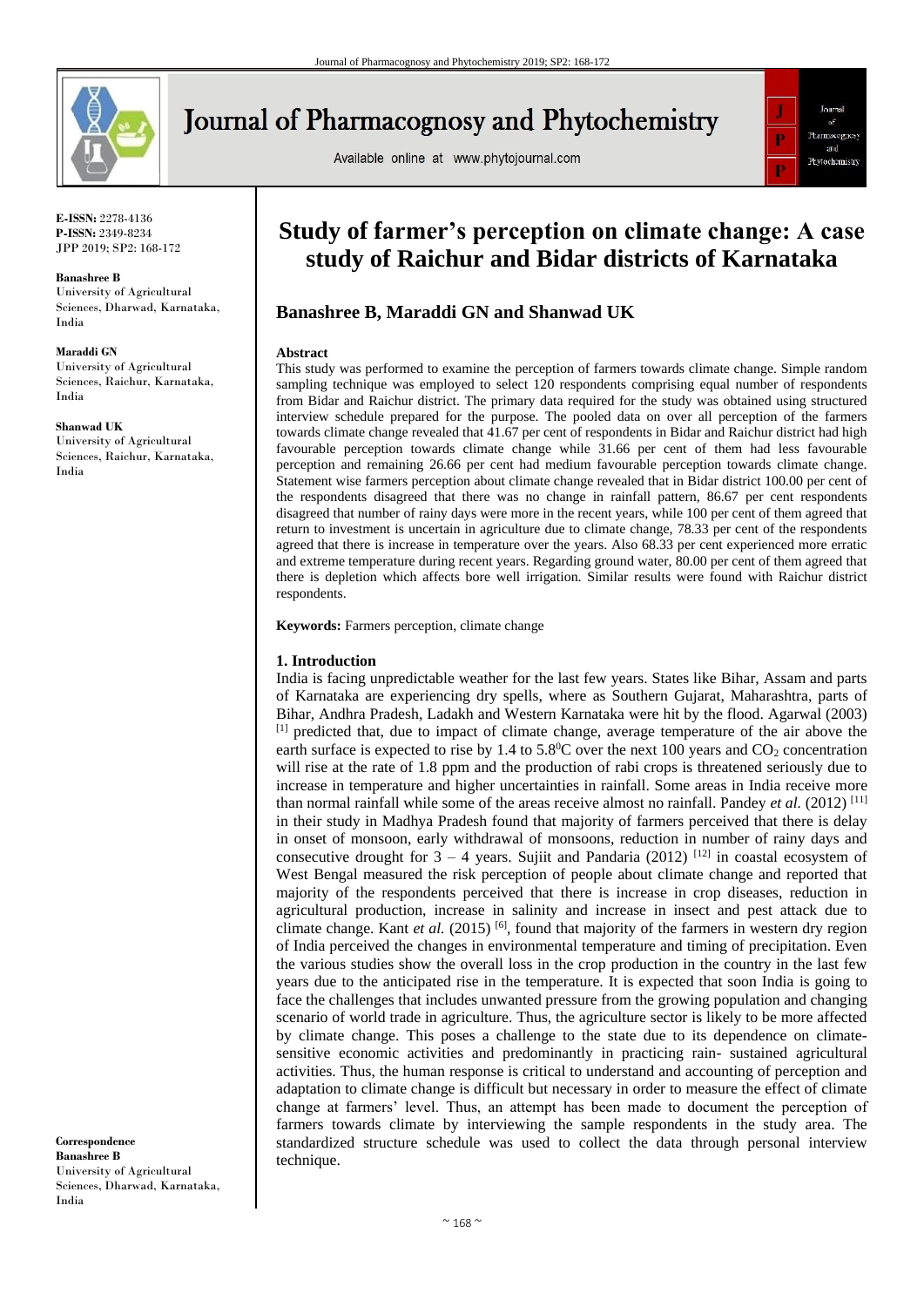#### **2. Methodology**

#### **2.1 Study area**

The present study was conducted in Zone 1 and Zone 2 of Karnataka during 2015-2016. From Zone 1, Bidar district was purposively selected as it covers maximum area under it. From Zone 2, Raichur was purposively selected from the point of researcher convenience.

### **2.1.1 Selection of talukas and villages**

Bidar district comprises Bidar, Aurad, Bhalki, Basavakalyan and Humnabad. Out of these five talukas, Bidar and Basavakalyana were purposively selected based on highest (998 mm) and lowest (821 mm) annual normal rainfall respectively. Similarly, Raichur district comprises of five talukas *viz*, Manvi, Lingasugur, Devdurga, Raichur and Sindhanur. Out of these, Raichur and Devadurga are selected based on highest (688mm) and lowest (640mm) annual normal rainfall. From Bidar taluka, Gadagi and Shrimandala, from Basavakalayana taluka, Khanapurwadi and Neelakantawadi were randomly selected. From Raichur taluka Merchatal and Garaldini were randomly selected and from Devadurga taluka, Gabbur and Sunkeshwarahal were randomly selected.

### **2.1.2 Selection of respondents**

List of farmers from each of the eight selected villages was obtained. From each village, fifteen farmers were selected randomly. Thus, the total sample size constitutes 120 respondents for the study.

The required information was obtained from sample respondents by personal interview method with the help of structured interview schedule. The tabular analysis was made to document the perception of farmers towards climate change by computing averages and percentages.

## **3. Results**

**3.1 Over all perception of farmers towards climate change** It was observed from the Table 1 that 43.34 per cent of the Bidar respondents had more favorable perception towards climate change as they observed changes in rainfall seasons and pattern, change in the onset and off set of rainfall, increasing temperature over the years, followed by 38.33 per cent of the respondents belonged to less favorable perception category as they had better irrigation facilities and improved farming practices which influenced them to have less favorable perception towards changing climate. Table 2 depicts that 40.00 per cent of the Raichur respondents belonged to high favorable perception category followed by 35.00 per cent with medium favorable perception towards climate change because farmers witnessed changes in climate over a period of time which had adverse effect on crop and livestock.

The results in Table 3 showed that major portion (41.67 %) of the respondents had high favorable perception towards climate change. This is because of the reason that farmers are aware of changing climate which may be derived through their own personal experience and also via mass media such as radio and television which was the main source of information on climate change. Farmers indicated that they have observed changes in rainfall seasons and pattern, change in the onset and off set of rainfall, increasing temperature over the years. Farmers have also indicated that they are experiencing frequent and severe droughts for the past ten years. The above findings of the results were similar to the findings of Maddison (2006)<sup>[7]</sup> and Ugwoke *et al.* (2012)<sup>[13]</sup>.

**Table 1:** Distribution of respondents based on their overall perception (Bidar)  $(n_1=60)$ 

| <b>Sl. No.</b> | <b>Categories</b>            | <b>Frequency</b> | Percentage  |
|----------------|------------------------------|------------------|-------------|
|                | Low (mean $-0.425*SD$ )      | 23               | 38.33       |
|                | Medium (mean $\pm$ 0.425*SD) |                  | 18.33       |
|                | High (mean $+$ 0.425 $*$ SD) | 26               | 43.34       |
|                |                              | Mean= $46.3$     | $SD = 3.88$ |

**Table 2:** Distribution of respondents based on their overall perception (Raichur) ( $n_2=60$ )

| <b>Sl. No.</b> | <b>Categories</b>            | <b>Frequency</b> | Percentage  |
|----------------|------------------------------|------------------|-------------|
|                | Low (mean $-0.425*SD$ )      |                  | 25.00       |
|                | Medium (mean $\pm$ 0.425*SD) |                  | 35.00       |
|                | High (mean $+$ 0.425*SD)     | 24               | 40.00       |
|                |                              | Mean= $50.2$     | $SD = 3.06$ |

**Table 3:** Distribution of respondents based on their overall perception (Pooled) (n=120)

| <b>Sl. No.</b> | <b>Categories</b>            |    | <b>Frequency   Percentage</b> |
|----------------|------------------------------|----|-------------------------------|
|                | Low (mean $-0.425*SD$ )      | 38 | 31.66                         |
|                | Medium (mean $\pm$ 0.425*SD) |    | 26.66                         |
|                | High (mean $+$ 0.425 $*$ SD) | 50 | . 67                          |

## **3.2 Individual statement wise perception of farmers towards climate change.**

#### **3.2.1 Individual statement wise perception of farmers towards climate change (Bidar district)**

An appraisal of table 4 revealed statement wise perception of Bidar respondents towards climate change. Majority (86.66 %) of the respondents disagreed that number of rainy days were more in the recent years, even 83.33 per cent of them disagreed that over the years amount of rainfall was more. The respondents eluded that, the number of rainy days have reduced to a greater extent than last decade. Rainfall was more regular and predictable in seasons during the early days but currently, rains have become more unpredictable. Farmers explained that rainfall had reduced in both quantity (amounts per rainfall) and quality (ability of the rains to sustain the crops for a reasonable period to crops maturity). Also majority (81.66 %) of the farmers agreed that change in the onset of rainfall was observed in the recent years. Farmers expressed that onset of rainfall was late than expected date which delayed their agricultural activities to a greater extent. Proper timing of precipitation plays important role in productivity of crops. Change in timing of precipitation is creating problems like disturbance in flowering, reduction in biomass production, decrease in grain size, shortening of maturity period resulting in lowering of productivity in major crops. In the same tune 75.00 per cent of the respondents agreed that rainy season off set occurs earlier than schedule period in both *kharif* and *rabi* season which in turn lead to reduced number of rainy days and rainfall amount. The table also showed that 66.67 per cent of the respondents agreed that there was more dry spell than compared to past as they observed sequence of days without rain during rainy season and also days with very less amount of rainfall. In the same way 75.00 per cent agreed that the probability of occurrence of droughts was more frequent compared to last decade. Farmers reported that they have observed long period of dry weather than before that caused serious problems like crop damage, shortage of water etc. Similarly, 88.34 percent agreed that there was uneven distribution of rainfall during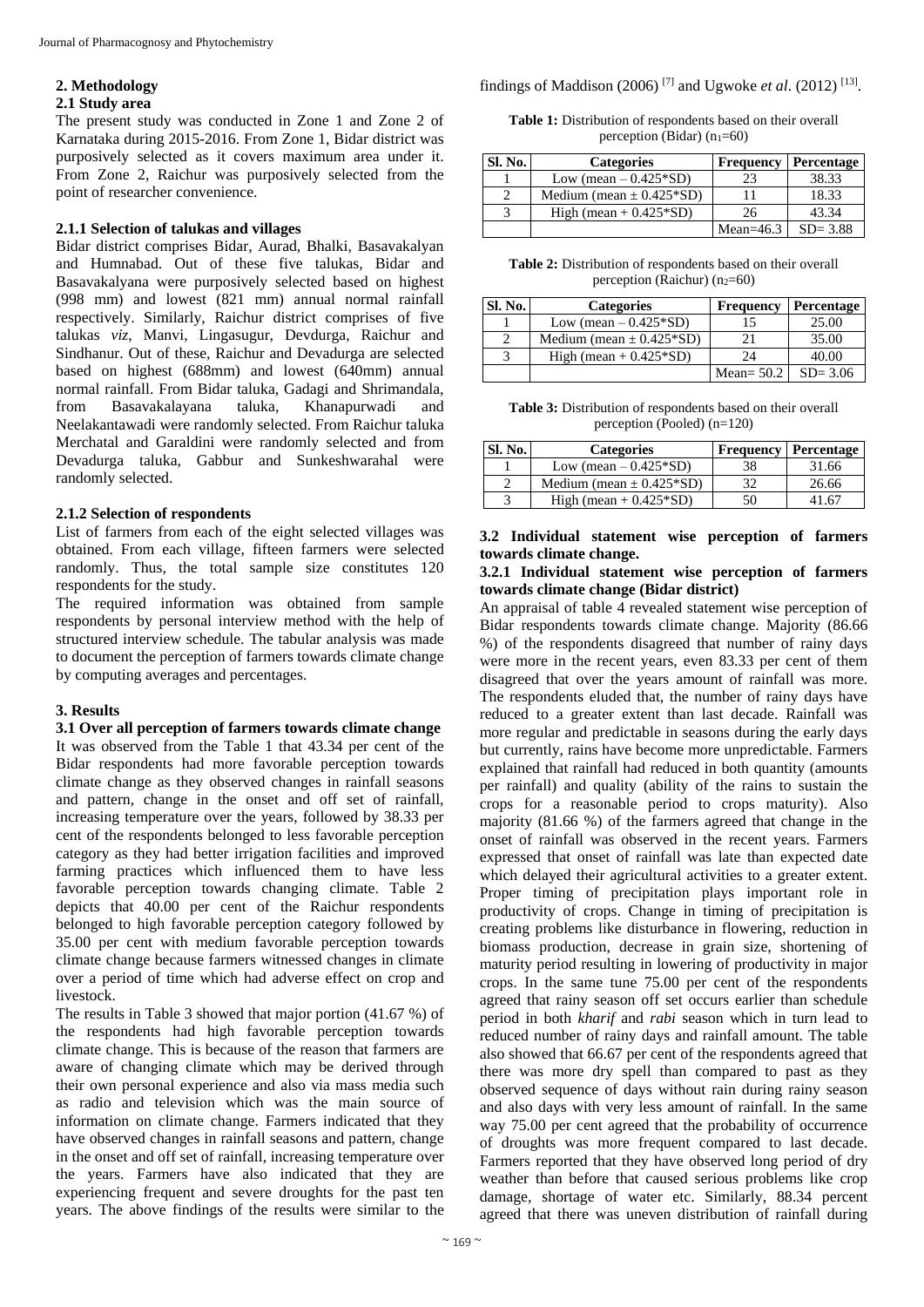different stages of the crop growth as they observed irregular rainfall affecting crop growth and production. Also cent per cent of the respondents disagreed that there was no change in the rainfall pattern as farmers had noticed considerable amount of changes in rainfall pattern, amount of rainfall and number of rainy days which varied to greater extent. This is consistent with findings from studies done by Gwimbi (2009)  $[4]$ , Gbetibouo (2009) <sup>[5]</sup> and Mengistu (2011) <sup>[8]</sup>. They also reported the changes in rainfall patterns.

More than half (58.33 %) of the respondents agreed that climate change restricts the farmers for selection of crop enterprise in different season because farmers felt that with the varying climate, they do not have alternate choices for selection of the crops. Cropping is highly sensitive to climate

and has limited environment in which they are productive and profitable, hence climate change restricts the m in selection of crops. Also 65.00 per cent of the respondents agreed that due to change in climate there is reduction in risk bearing ability of the farmers to take new crops in addition to traditional crop as farmers were assured of certain income from traditional crops. But uncertainty about the income expecting from new crops which reduces risk bearing ability. Majority (80.00 %) of the farmers opined that there is depletion of ground water level, which affects the bore well irrigation. They reported that this is mainly due less rainfall and recharge followed by excessive pumping of ground water to buffer against surface water scarcity.

| Sl.            | Perception                                                                                          |                    | <b>Response of farmers</b> |                 | SI. | <b>Perception Statements</b>                                                                                                                     | <b>Response of farmers</b> |                    |                          |  |
|----------------|-----------------------------------------------------------------------------------------------------|--------------------|----------------------------|-----------------|-----|--------------------------------------------------------------------------------------------------------------------------------------------------|----------------------------|--------------------|--------------------------|--|
| No.            | <b>Statements</b>                                                                                   | Agree              | <b>Undecided</b>           | <b>Disagree</b> | No. |                                                                                                                                                  | Agree                      | <b>Undecided</b>   | <b>Disagree</b>          |  |
| 1              | Number of rainy days<br>were more in the<br>recent years                                            | 8<br>(13.33)       | $\theta$<br>(0.00)         | 52<br>(86.66)   | 10  | Experienced more erratic and<br>extreme temperature during<br>recent years                                                                       | 41<br>(68.34)              | 8<br>(13.33)       | 11<br>(18.33)            |  |
| $\overline{2}$ | Over the years amount<br>of rainfall was more                                                       | 10<br>(16.67)      | $\Omega$<br>(0.00)         | 50<br>(83.33)   | 11  | Summer is getting warmer in<br>addition to winter as well                                                                                        | 42<br>(70.00)              | $\Omega$<br>(0.00) | 18<br>(30.00)            |  |
| 3              | Change in the onset of<br>rainfall was observed<br>in the recent years                              | 49<br>(81.66)      | $\overline{4}$<br>(6.66)   | 7<br>(11.67)    | 12  | Climate change restricts the<br>farmers for selection of crop<br>enterprise in different season                                                  | 35<br>(58.33)              | 6<br>(10.00)       | 19<br>(31.66)            |  |
| 4              | Rainy season off set<br>occurs earlier than<br>schedule period in<br>both kharif and rabi<br>season | 45<br>(75.00)      | 8<br>(13.33)               | 7<br>(11.67)    | 13  | Due to change in climate<br>there is reduction in risk<br>bearing ability of the farmers<br>to take new crops in addition<br>to traditional crop | 39<br>(65.00)              | 4<br>(6.67)        | 17<br>(28.33)            |  |
| 5              | Occurrence of more<br>dry spell than<br>compared to the past                                        | 40<br>(66.67)      | 5<br>(8.33)                | 15<br>(25.00)   | 14  | There is depletion of ground<br>water level, which affects the<br>bore well irrigation                                                           | 48<br>(80.00)              | 8<br>(13.33)       | $\overline{4}$<br>(6.67) |  |
| 6              | Probability of<br>occurrence of<br>droughts were more<br>frequent compared to<br>last decade        | 45<br>(75.00)      | 3<br>(5.00)                | 12<br>(20.00)   | 15  | Urban migration trend of<br>farmers from rural areas is<br>being increased                                                                       | 31<br>(51.67)              | $\Omega$<br>(0.00) | 29<br>(48.33)            |  |
| 7              | There was uneven<br>distribution of rainfall<br>during different stages<br>of the crop growth       | 53<br>(88.34)      | $\overline{2}$<br>(3.33)   | 5<br>(8.33)     | 16  | Increase in trend of farmers<br>towards non farmer activities<br>for their livelihood                                                            | 36<br>(60.00)              | $\Omega$<br>(0.00) | 24<br>(40.00)            |  |
| 8              | There was no change<br>in rainfall pattern                                                          | $\Omega$<br>(0.00) | $\Omega$<br>(0.00)         | 60<br>(100.00)  | 17  | Return to investment is<br>uncertain in agriculture due<br>to climate change                                                                     | 60<br>(100.00)             | $\Omega$<br>(0.00) | $\Omega$<br>(0.00)       |  |
| 9              | There is increase in<br>temperature over the<br>years                                               | 47<br>(78.33)      | $\overline{7}$<br>(11.67)  | 6<br>(10.00)    | 18  | There is increase in thunder<br>storm and hail storm in the<br>recent years                                                                      | 51<br>(85.00)              | $\Omega$<br>(0.00) | 9<br>(15.00)             |  |

| <b>Table 4:</b> Distribution of the respondents according to their statement wise perception about climate change (Bidar district) $(n_1=60)$ |  |  |
|-----------------------------------------------------------------------------------------------------------------------------------------------|--|--|
|-----------------------------------------------------------------------------------------------------------------------------------------------|--|--|

\*Parenthesis indicates percentiles

**Table 5:** Distribution of the respondents according to their statement wise perception about climate change (Raichur district) ( $n_2 = 60$ )

| SI. | <b>Perception</b>                                                                                   | <b>Response of farmers</b> |                    | SI.<br><b>Perception Statements</b> |     |                                                                                                                                                  | <b>Response of farmers</b> |                  |                 |
|-----|-----------------------------------------------------------------------------------------------------|----------------------------|--------------------|-------------------------------------|-----|--------------------------------------------------------------------------------------------------------------------------------------------------|----------------------------|------------------|-----------------|
| No. | <b>Statements</b>                                                                                   | Agree                      | <b>Undecided</b>   | <b>Disagree</b>                     | No. |                                                                                                                                                  | Agree                      | <b>Undecided</b> | <b>Disagree</b> |
|     | Number of rainy days<br>were more in the<br>recent years                                            | 4<br>(6.67)                | 0<br>(0.00)        | 56<br>(93.33)                       | 10  | Experienced more erratic<br>and extreme temperature<br>during recent years                                                                       | 60<br>(100.00)             | (0.00)           | 0<br>(0.00)     |
| 2   | Over the years<br>amount of rainfall was<br>more                                                    | (8.33)                     | 0<br>(0.00)        | 55<br>(91.66)                       | 11  | Summer is getting warmer<br>in addition to winter as well                                                                                        | 53<br>(88.33)              | (6.67)           | (5.00)          |
| 3   | Change in the onset of<br>rainfall was observed<br>in the recent years                              | 60<br>(100.00)             | $\Omega$<br>(0.00) | $\Omega$<br>(0.00)                  | 12  | Climate change restricts the<br>farmers for selection of crop<br>enterprise in different season                                                  | 48<br>(80.00)              | (13.33)          | 4<br>(6.67)     |
| 4   | Rainy season off set<br>occurs earlier than<br>schedule period in<br>both kharif and rabi<br>season | 49<br>(81.66)              | (6.67)             | (11.66)                             | 13  | Due to change in climate<br>there is reduction in risk<br>bearing ability of the<br>farmers to take new crops in<br>addition to traditional crop | 54<br>(90.00)              | (3.33)           | 4<br>(6.67)     |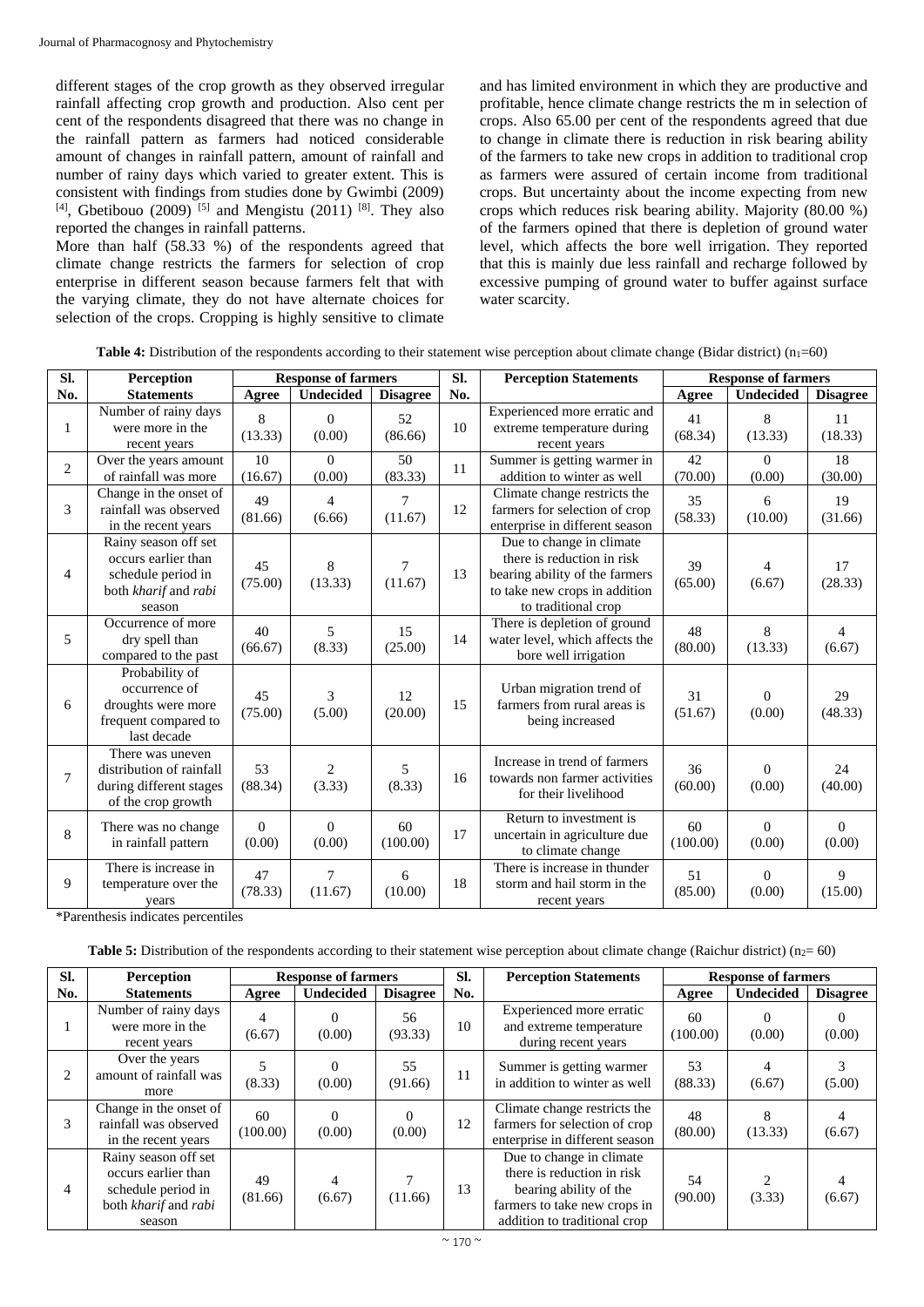| 5 | Occurrence of more<br>dry spell than<br>compared to the past                                  | 55<br>(91.66)  | (1.66)             | (4.67)             | 14 | There is depletion of ground<br>water level, which affects<br>the bore well irrigation | 50<br>(83.33)  | (3.34)             | 8<br>(13.33)       |
|---|-----------------------------------------------------------------------------------------------|----------------|--------------------|--------------------|----|----------------------------------------------------------------------------------------|----------------|--------------------|--------------------|
| 6 | Probability of<br>occurrence of<br>droughts were more<br>frequent compared to<br>last decade  | 60<br>(100.00) | $\Omega$<br>(0.00) | $\Omega$<br>(0.00) | 15 | Urban migration trend of<br>farmers from rural areas is<br>being increased             | 28<br>(46.66)  | $\Omega$<br>(0.00) | 32<br>(53.33)      |
|   | There was uneven<br>distribution of rainfall<br>during different stages<br>of the crop growth | 56<br>(93.33)  | 0<br>(0.00)        | 4<br>(6.67)        | 16 | Increase in trend of farmers<br>towards non farmer<br>activities for their livelihood  | 39<br>(65.00)  | $\Omega$<br>(0.00) | 21<br>(35.00)      |
| 8 | There was no change<br>in rainfall pattern                                                    | 5<br>(8.33)    | 3<br>(5.00)        | 52<br>(86.67)      | 17 | Return to investment is<br>uncertain in agriculture due<br>to climate change           | 60<br>(100.00) | $\Omega$<br>(0.00) | $\Omega$<br>(0.00) |
| 9 | There is increase in<br>temperature over the<br>years                                         | 60<br>(100.00) | $\Omega$<br>(0.00) | $\Omega$<br>(0.00) | 18 | There is increase in thunder<br>storm and hail storm in the<br>recent years            | 60<br>(100.00) | $\Omega$<br>(0.00) | $\Omega$<br>(0.00) |

\*Parenthesis indicates percentiles

More than half (51.67 %) of the respondents agreed that there is increase in urban migration trend in rural areas and also 60.00 per cent of the respondents agreed that there is increase in trend of farmers towards nonfarm activities for their livelihood. Respondents cited the reason that many of the farmers tend to engage in diverse livelihood activity and many went to do the job in industrial sectors like as garments and textile. Others move from village to town for seeking work as day labour, rickshaw polar etc. Cent per cent of the farmers agreed that return to investment is uncertain in agriculture due to climate change as farmers reported that due to the extreme adverse on agriculture which induce considerable reduction in crop yield, which caused reduction in farm income. Majority (85.00 %) of the farmers agreed that there is increase in thunder storm and hail storm in the recent years as the farmers reported that there were frequent thundering even during non occurrence of rainfall which were not usually found in last decades. This was in line with the report of Kant *et al.* (2015)<sup>[6]</sup>.

#### **3.2.2 Individual statement wise perception of farmers towards climate change (Raichur district)**

Table 5 revealed statement wise perception of Raichur respondents towards climate change. Majority (93.33 %) of the respondents disagreed that number of rainy days were more in the recent years and also majority (91.67 %) of them disagreed that over the years amount of rainfall was more. They reported that number of rainy days has reduced especially in last two – three years and are experiencing uncertain and erratic rainfall in the recent years which has reduced the amount of rainfall which was adversely affected on farming. Cent per cent of the respondents observed the change in the onset of rainfall. Farmers expressed that they experienced delay in onset of rainfall than last decades which disturbed their calendar of agricultural activities. Most (81.66 %) of the respondents agreed that rainy season off set occurs earlier than schedule period in both *kharif* and *rabi* season. Farmers reported that due to early with drawl of rainfall there is reduction in moisture availability to crops sown which adversely affects their productivity. Even 91.66 per cent of the respondents observed occurrence of more dry spell compared to past as farmers reported that, presently farmers are experiencing shorter rain seasons than in the past and most of the times, there were only dry spells with no rains. It is in line with findings of Ogalleh *et al.*  $(2012)$  <sup>[10]</sup>. Cent per cent agreed that probability of occurrence of droughts were more

frequent compared to last decade as they reported in the recent years there was less or no rain over the season resulting in water scarcity for various uses mainly for drinking and agriculture, lack of water and fodder for livestock etc. Majority (93.33 %) of the respondents agreed that there was uneven distribution of rainfall during different stages of the crop growth. The farmers reported that most of the times there was no rain during critical growth stages which resulted in reduced yield of the crops. 86.67 per cent of respondents disagreed that there was no change in the rainfall pattern as they reported that, farmers experienced the erratic and varied rainfall pattern over the years. Above findings were similar to the studies done by Gwimbi (2009)<sup>[4]</sup>, Gbetibouo (2009)<sup>[5]</sup>, Mengistu (2011)  $^{[8]}$ . They also reported the changes in rainfall patterns. With respect to temperature table reveled that cent per cent of the respondents agreed that there is increase in temperature over the years and experienced more erratic and extreme temperature during recent years. Most of the farmers reported that temperature and its intensity is increasing day by day. They experienced more erratic and extreme temperature during especially during drought years. Majority (88.33 %) of the respondents agreed that summer is getting warmer in addition to winter as well. They believe that temperature is steadily grown to be worsening intensity with long length of summer days and less number of cold days during winter. The findings were similar to studies done by Nhemachen and Hassan (2007)<sup>[9]</sup>, Apata *et al.* (2009)<sup>[2]</sup>, Gwimbi (2009)<sup>[4]</sup>, Gbetibouo (2009) <sup>[5]</sup> and Dhaka *et al.* (2010) <sup>[3]</sup>. They concluded that large proportion of the respondents perceived significant changes in temperature.

It was reported that most (80.00 %) of the respondents agreed that climate change restricts the farmers for selection of crop enterprise in different season. Farmers expressed that when there is low rainfall they cannot go for high water intensive crops. Even when onset of rainfall is late, they cannot take up long duration varieties. 90 per cent of the respondents agreed that due to change in climate there is reduction in risk bearing ability of the farmers to take new crops in addition to traditional crop. Farmers were assured of certain income from traditional crops. But uncertainty about the income expecting from new crops which reduces risk bearing ability Hence they prefer to grow traditional crops like Cotton, Chili, Tur etc. Majority (83.33 %) of them agreed that there is depletion of ground water level, which affects the bore well irrigation. Farmers expressed that this might be due to the continued groundwater utilization and less recharge owing to erratic and